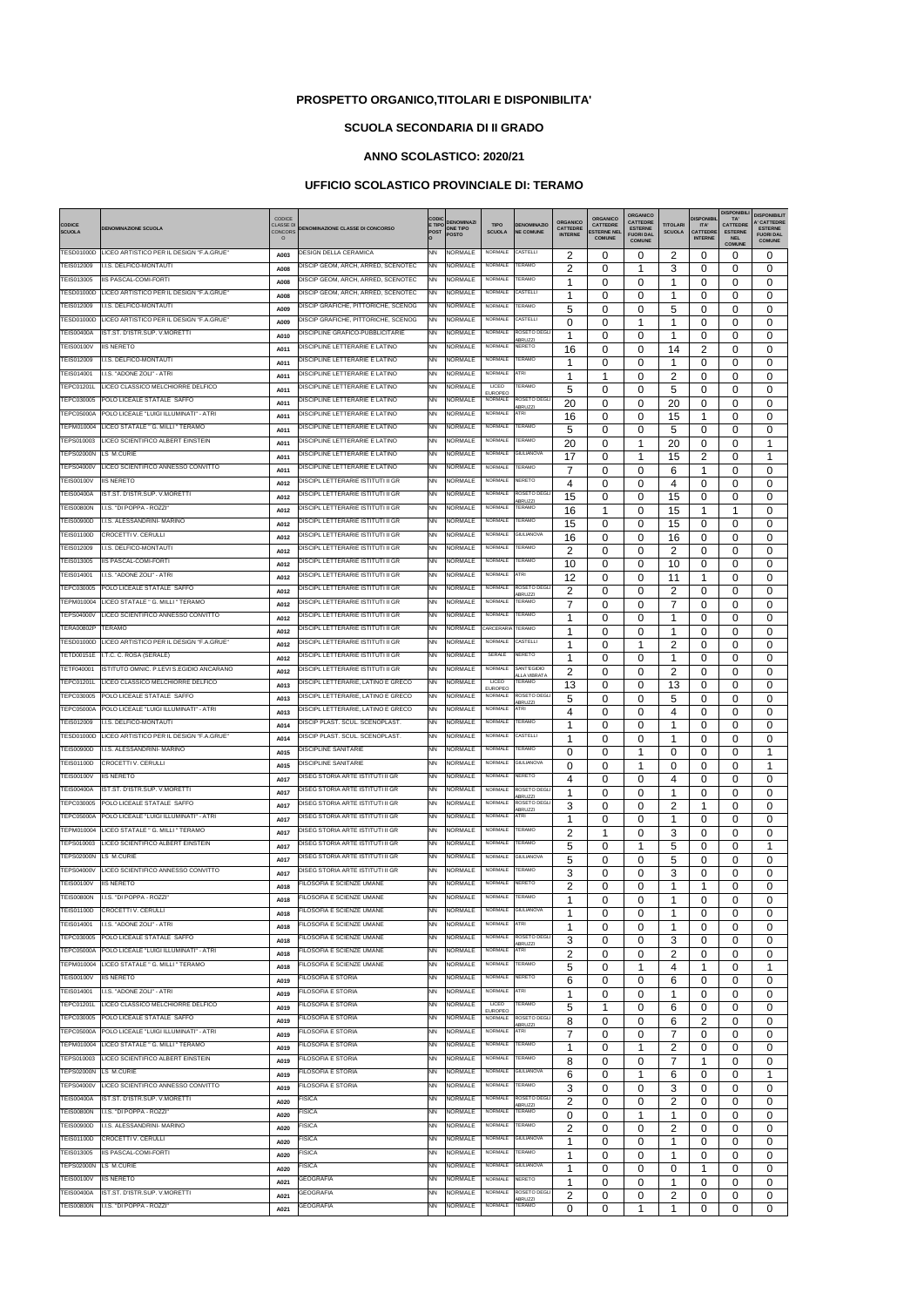| <b>TEIS00900D</b>                      | I.I.S. ALESSANDRINI- MARINO                        | A021 | <b>GEOGRAFIA</b>                                             | NN        | NORMALE                   | NORMALE                   | TERAMO                               | 0                        | 1        | 0        |                | 0              | 0        | 0                |
|----------------------------------------|----------------------------------------------------|------|--------------------------------------------------------------|-----------|---------------------------|---------------------------|--------------------------------------|--------------------------|----------|----------|----------------|----------------|----------|------------------|
| TEIS013005                             | IIS PASCAL-COMI-FORTI                              | A021 | <b>GEOGRAFIA</b>                                             | NΝ        | NORMALE                   | <b>NORMALE</b>            | TERAMO                               | 1                        | 0        | 0        | 1              | 0              | 0        | $\mathbf{0}$     |
| TEIS014001                             | I.I.S. "ADONE ZOLI" - ATRI                         | A021 | <b>GEOGRAFIA</b>                                             | NN        | <b>NORMALE</b>            | <b>NORMALE</b>            | <b>ATRI</b>                          | -1                       | 0        | 0        | -1             | 0              | 0        | $\Omega$         |
| <b>TEIS00100V</b>                      | <b>IIS NERETO</b>                                  |      | <b>MATEMATICA</b>                                            | <b>NN</b> | <b>NORMALE</b>            | NORMALE                   | <b>NERETO</b>                        |                          |          |          |                |                |          |                  |
|                                        |                                                    | A026 |                                                              |           |                           |                           |                                      | 3                        | 0        | 1        | 3              | 0              | $\Omega$ | 1                |
| <b>TEIS00400A</b>                      | IST.ST. D'ISTR.SUP. V.MORETTI                      | A026 | <b>MATEMATICA</b>                                            | <b>NN</b> | <b>NORMALE</b>            | NORMALE                   | ROSETO DEGLI<br><b>BRUZZI</b>        | 5                        | 0        | 0        | 5              | 0              | 0        | $\mathbf{0}$     |
| <b>TEIS00800N</b>                      | I.I.S. "DI POPPA - ROZZI"                          | A026 | <b>MATEMATICA</b>                                            | <b>NN</b> | NORMALE                   | <b>NORMALE</b>            | TERAMO                               | 8                        | 0        | 0        | 7              | $\mathbf 1$    | 0        | $\Omega$         |
| <b>TEIS00900D</b>                      | I.I.S. ALESSANDRINI- MARINO                        | A026 | <b>MATEMATICA</b>                                            | <b>NN</b> | NORMALE                   | <b>NORMALE</b>            | TERAMO                               | 10                       | 1        | 0        | 11             | 0              | 0        | $\Omega$         |
| <b>TEIS01100D</b>                      | CROCETTI V. CERULLI                                | A026 | MATEMATICA                                                   | <b>NN</b> | NORMALE                   | <b>NORMALE</b>            | <b>GIULIANOVA</b>                    | 11                       | 0        | 0        | 11             | 0              | 0        | 0                |
| TEIS013005                             | <b>IIS PASCAL-COMI-FORTI</b>                       |      | <b>MATEMATICA</b>                                            | <b>NN</b> | <b>NORMALE</b>            | <b>NORMALE</b>            | TERAMO                               |                          |          |          |                |                |          |                  |
|                                        |                                                    | A026 |                                                              |           |                           |                           |                                      | 1                        | 1        | 0        | 2              | 0              | 0        | 0                |
| TEIS014001                             | I.I.S. "ADONE ZOLI" - ATRI                         | A026 | MATEMATICA                                                   | <b>NN</b> | NORMALE                   | NORMALE                   | <b>ATRI</b>                          | 1                        | 0        | 0        | 1              | 0              | 0        | 0                |
| <b>TEPC01201L</b>                      | LICEO CLASSICO MELCHIORRE DELFICO                  | A026 | MATEMATICA                                                   | <b>NN</b> | <b>NORMALE</b>            | LICEO<br><b>EUROPEO</b>   | TERAMO                               | 1                        | 0        | 0        | -1             | $\Omega$       | 0        | $\Omega$         |
| <b>TEPC05000A</b>                      | POLO LICEALE "LUIGI ILLUMINATI" - ATRI             | A026 | MATEMATICA                                                   | NΝ        | NORMALE                   | NORMALE                   | <b>ATRI</b>                          | 2                        | 0        | 0        | 2              | $\Omega$       | 0        | 0                |
| TEPS010003                             | LICEO SCIENTIFICO ALBERT EINSTEIN                  |      | <b>MATEMATICA</b>                                            | NΝ        | NORMALE                   | NORMALE                   | TERAMO                               | 3                        | 0        |          |                | $\Omega$       | 0        |                  |
| <b>TEPS02000N</b>                      | LS M.CURIE                                         | A026 | <b>MATEMATICA</b>                                            | NΝ        | NORMALE                   | NORMALE                   | <b>GIULIANOVA</b>                    |                          |          | 0        | 3              |                |          | 0                |
|                                        |                                                    | A026 |                                                              |           |                           |                           |                                      | 3                        | 0        | 0        | 3              | $\Omega$       | 0        | $\Omega$         |
| <b>TEPS04000V</b>                      | LICEO SCIENTIFICO ANNESSO CONVITTO                 | A026 | <b>MATEMATICA</b>                                            | ΝN        | NORMALE                   | <b>NORMALE</b>            | TERAMO                               | 1                        | 0        | 0        |                | $\Omega$       | 0        | $\Omega$         |
| TETF040001                             | ISTITUTO OMNIC. P.LEVI S.EGIDIO ANCARANO           | A026 | <b>MATEMATICA</b>                                            | NΝ        | NORMALE                   | <b>NORMALE</b>            | SANT'EGIDIO<br><b>ALLA VIBRATA</b>   | $\overline{2}$           | 0        | 1        | 2              | $\Omega$       | 0        | 1                |
| <b>TEIS00100V</b>                      | <b>IIS NERETO</b>                                  | A027 | <b>MATEMATICA E FISICA</b>                                   | <b>NN</b> | <b>NORMALE</b>            | NORMALE                   | <b>NERETO</b>                        | 8                        | 0        | 1        | 8              | 0              | 0        | 1                |
| <b>TEIS00400A</b>                      | IST.ST. D'ISTR.SUP. V.MORETTI                      |      | <b>MATEMATICA E FISICA</b>                                   | <b>NN</b> | <b>NORMALE</b>            | NORMALE                   | ROSETO DEGL                          | -1                       |          |          |                |                |          |                  |
| <b>TEIS00800N</b>                      | I.I.S. "DI POPPA - ROZZI"                          | A027 | <b>MATEMATICA E FISICA</b>                                   | <b>NN</b> | <b>NORMALE</b>            | <b>NORMALE</b>            | ABRUZZI<br>TERAMO                    |                          | 0        | 0        | 0              | -1             | 0        | $\Omega$         |
|                                        |                                                    | A027 |                                                              |           |                           |                           |                                      | 1                        | 0        | 0        |                | 0              | 0        | $\Omega$         |
| TEIS012009                             | I.I.S. DELFICO-MONTAUTI                            | A027 | MATEMATICA E FISICA                                          | <b>NN</b> | NORMALE                   | NORMALE                   | TERAMO                               | 2                        | 0        | 0        | 2              | 0              | 0        | $\Omega$         |
| TEIS014001                             | I.I.S. "ADONE ZOLI" - ATRI                         | A027 | MATEMATICA E FISICA                                          | <b>NN</b> | NORMALE                   | NORMALE                   | ATRI                                 | 4                        | 0        | 0        | 2              | $\overline{2}$ | 0        | $\Omega$         |
| <b>TEPC01201L</b>                      | LICEO CLASSICO MELCHIORRE DELFICO                  | A027 | MATEMATICA E FISICA                                          | <b>NN</b> | NORMALE                   | <b>LICEO</b>              | <b>TERAMO</b>                        | 6                        | 0        | 0        | 6              | 0              | 0        | 0                |
| TEPC030005                             | POLO LICEALE STATALE SAFFO                         |      | <b>MATEMATICA E FISICA</b>                                   | <b>NN</b> | <b>NORMALE</b>            | <b>EUROPEC</b><br>NORMALE | ROSETO DEGL                          |                          |          |          |                |                |          |                  |
|                                        |                                                    | A027 |                                                              |           |                           |                           | ABRUZZI                              | 17                       | 0        | 0        | 17             | 0              | 0        | $\Omega$         |
| <b>TEPC05000A</b>                      | POLO LICEALE "LUIGI ILLUMINATI" - ATRI             | A027 | <b>MATEMATICA E FISICA</b>                                   | NΝ        | <b>NORMALE</b>            | NORMALE                   | <b>ATRI</b>                          | 11                       | 0        | 1        | 11             | 0              | 0        | 1                |
| TEPM010004                             | LICEO STATALE " G. MILLI " TERAMO                  | A027 | <b>MATEMATICA E FISICA</b>                                   | NΝ        | <b>NORMALE</b>            | NORMALE                   | TERAMO                               | 6                        | 0        | 0        | 6              | 0              | 0        | 0                |
| TEPS010003                             | LICEO SCIENTIFICO ALBERT EINSTEIN                  | A027 | <b>MATEMATICA E FISICA</b>                                   | NΝ        | <b>NORMALE</b>            | NORMALE                   | TERAMO                               | 17                       | 0        | 0        | 13             | 4              | 0        | $\Omega$         |
| <b>TEPS02000N</b>                      | LS M.CURIE                                         | A027 | <b>MATEMATICA E FISICA</b>                                   | <b>NN</b> | <b>NORMALE</b>            | NORMALE                   | <b>GIULIANOVA</b>                    | 8                        | 0        | 1        | 7              | 1              | 0        | 1                |
| <b>TEPS04000V</b>                      | LICEO SCIENTIFICO ANNESSO CONVITTO                 |      | MATEMATICA E FISICA                                          | NΝ        | NORMALE                   | <b>NORMALE</b>            | TFRAMO                               |                          |          |          |                |                |          |                  |
|                                        |                                                    | A027 |                                                              |           |                           | NORMALE                   | CASTELLI                             | 7                        | 0        | 0        | 4              | 3              | 0        | $\Omega$         |
| <b>TESD01000D</b>                      | LICEO ARTISTICO PER IL DESIGN "F.A.GRUE"           | A027 | <b>MATEMATICA E FISICA</b>                                   | <b>NN</b> | <b>NORMALE</b>            |                           |                                      | -1                       | 0        | 0        | 1              | $\Omega$       | 0        | $\Omega$         |
| TEIS014001                             | I.I.S. "ADONE ZOLI" - ATRI                         | A029 | MUSICA ISTITUTI II GRADO                                     | <b>NN</b> | <b>NORMALE</b>            | NORMALE                   | <b>ATRI</b>                          | -1                       | 0        | 0        | -1             | 0              | 0        | $\Omega$         |
| <b>TEPS04000V</b>                      | LICEO SCIENTIFICO ANNESSO CONVITTO                 | A029 | MUSICA ISTITUTI II GRADO                                     | NΝ        | <b>NORMALE</b>            | NORMALE                   | TERAMO                               | 1                        | 0        | 0        | -1             | 0              | 0        | $\Omega$         |
| <b>TEIS00800N</b>                      | I.I.S. "DI POPPA - ROZZI"                          | A031 | SCIENZE DEGLI ALIMENTI                                       | <b>NN</b> | <b>NORMALE</b>            | <b>NORMALE</b>            | TERAMO                               | 4                        | 0        | 0        | 5              | 0              | 0        | $\Omega$         |
| <b>TEIS01100D</b>                      | CROCETTI V. CERULLI                                |      | SCIENZE DEGLI ALIMENTI                                       | <b>NN</b> | NORMALE                   | NORMALE                   | <b>GIULIANOVA</b>                    |                          |          |          |                |                |          |                  |
|                                        |                                                    | A031 |                                                              |           | <b>NORMALE</b>            | <b>NORMALE</b>            | <b>ATRI</b>                          | 4                        | 0        | 0        | 4              | 0              | 0        | 0                |
| TEIS014001                             | I.I.S. "ADONE ZOLI" - ATRI                         | A031 | SCIENZE DEGLI ALIMENTI                                       | NN        |                           |                           |                                      | 2                        | 0        | 0        | 2              | 0              | 0        | 0                |
| <b>TEIS00400A</b>                      | IST.ST. D'ISTR.SUP. V.MORETTI                      | A034 | SCIENZE E TECNOLOGIE CHIMICHE                                | <b>NN</b> | NORMALE                   | NORMALE                   | ROSETO DEGL<br><b>ABRUZZI</b>        | $\overline{2}$           | 0        | 0        | 2              | 0              | Ω        | 0                |
| <b>TEIS00800N</b>                      | I.I.S. "DI POPPA - ROZZI"                          | A034 | SCIENZE E TECNOLOGIE CHIMICHE                                | NN        | <b>NORMALE</b>            | <b>NORMALE</b>            | <b>TERAMO</b>                        | 0                        | 0        | 0        | 1              | 0              | 0        | $\Omega$         |
| TEIS00900D                             | I.I.S. ALESSANDRINI- MARINO                        | A034 | SCIENZE E TECNOLOGIE CHIMICHE                                | NΝ        | <b>NORMALE</b>            | NORMALE                   | <b>TERAMO</b>                        | 6                        | 0        | 0        | 5              | 1              | 0        | 0                |
| <b>TEIS01100D</b>                      | CROCETTI V. CERULLI                                |      | SCIENZE E TECNOLOGIE CHIMICHE                                | NΝ        | <b>NORMALE</b>            | NORMALE                   | <b>GIULIANOVA</b>                    | 1                        |          |          |                |                |          |                  |
|                                        |                                                    | A034 | SCIENZE E TECNOLOGIE CHIMICHE                                |           |                           | <b>NORMALE</b>            | <b>TERAMO</b>                        |                          | 0        | 1        | 2              | 0              | $\Omega$ | 0                |
| TEIS013005                             | IIS PASCAL-COMI-FORTI                              | A034 |                                                              | <b>NN</b> | NORMALE                   |                           |                                      | $\Omega$                 | 0        | 1        | 1              | $\Omega$       | 0        | $\Omega$         |
| <b>TEIS014001</b>                      | I.I.S. "ADONE ZOLI" - ATRI                         | A034 | SCIENZE E TECNOLOGIE CHIMICHE                                | NN        | <b>NORMALE</b>            | <b>NORMALE</b>            | ATRI                                 | 1                        | $\Omega$ | $\Omega$ |                | $\Omega$       | $\Omega$ | $\Omega$         |
| TETF040001                             | ISTITUTO OMNIC. P.LEVI S.EGIDIO ANCARANO           | A034 | SCIENZE E TECNOLOGIE CHIMICHE                                | <b>NN</b> | NORMALE                   | <b>NORMALE</b>            | SANT'EGIDIO<br><b>ALLA VIBRATA</b>   | 1                        | 0        | 0        | -1             | 0              | $\Omega$ | $\mathbf{0}$     |
| <b>TEIS00400A</b>                      | IST.ST. D'ISTR.SUP. V.MORETTI                      | A037 | COSTRUZ TECNOL E TECN RAPPR GRAFICA                          | <b>NN</b> | <b>NORMALE</b>            | NORMALE                   | ROSETO DEGL                          | 3                        | 0        | 0        | 2              | 1              | 0        | $\Omega$         |
|                                        |                                                    |      |                                                              |           |                           |                           |                                      |                          |          |          |                |                |          |                  |
|                                        |                                                    |      |                                                              |           |                           |                           | <b>ABRUZZI</b><br><b>TERAMO</b>      |                          |          |          |                |                |          |                  |
| <b>TEIS00800N</b>                      | I.I.S. "DI POPPA - ROZZI"                          | A037 | COSTRUZ TECNOL E TECN RAPPR GRAFICA INN                      |           | <b>NORMALE</b>            | <b>NORMALE</b>            |                                      | $\Omega$                 | 0        | 1        | 1              | 0              | 0        | $\mathbf{0}$     |
| <b>TEIS00900D</b>                      | I.I.S. ALESSANDRINI- MARINO                        | A037 | COSTRUZ TECNOL E TECN RAPPR GRAFICA                          | <b>NN</b> | <b>NORMALE</b>            | NORMALE                   | TERAMO                               | 4                        | 0        | 0        | 4              | 0              | 0        | $\Omega$         |
| <b>TEIS01100D</b>                      | <b>CROCETTI V. CERULLI</b>                         | A037 | COSTRUZ TECNOL E TECN RAPPR GRAFICA INN                      |           | <b>NORMALE</b>            | <b>NORMALE</b>            | <b>GIULIANOVA</b>                    | 1                        | 0        |          | 1              | 0              | 0        |                  |
| TEIS013005                             | <b>IIS PASCAL-COMI-FORTI</b>                       |      | COSTRUZ TECNOL E TECN RAPPR GRAFICA NN                       |           | NORMALE                   | <b>NORMALE</b>            | TERAMO                               |                          |          | 0        |                |                |          | 0                |
|                                        |                                                    | A037 |                                                              |           |                           |                           |                                      | 4                        | 0        | 0        | 3              | 1              | 0        | $\Omega$         |
| TEIS014001                             | I.I.S. "ADONE ZOLI" - ATRI                         | A037 | COSTRUZ TECNOL E TECN RAPPR GRAFICA INN                      |           | <b>NORMALE</b>            | <b>NORMALE</b>            | <b>ATRI</b>                          | 1                        | 0        | 0        |                | 0              | 0        | 0                |
| <b>TEPC05000A</b>                      | POLO LICEALE "LUIGI ILLUMINATI" - ATRI             | A037 | COSTRUZ TECNOL E TECN RAPPR GRAFICA INN                      |           | NORMALE                   | NORMALE                   | <b>ATRI</b>                          | $\Omega$                 | 1        |          | -1             |                | $\Omega$ |                  |
| TETF040001                             | ISTITUTO OMNIC. P.LEVI S.EGIDIO ANCARANO           |      | COSTRUZ TECNOL E TECN RAPPR GRAFICA NN                       |           | NORMALE                   | <b>NORMALE</b>            | SANT'EGIDIO                          |                          |          | 0        |                | 0              |          | $\Omega$         |
|                                        |                                                    | A037 |                                                              |           |                           |                           | <b>LLA VIBRATA</b>                   | 0                        | 0        | 1        | 0              | 0              | 0        | 1                |
| <b>TEIS00400A</b>                      | IST.ST. D'ISTR.SUP. V.MORETTI                      | A040 | TECNOLOGIE ELETTRICHE ELETTRONICHE                           | NN        | NORMALE                   | <b>NORMALE</b>            | <b>ROSETO DEGL</b><br><b>ABRUZZI</b> | 3                        | $\Omega$ | 0        | 3              | $\Omega$       | $\Omega$ | $\Omega$         |
| <b>TEIS00900D</b>                      | I.I.S. ALESSANDRINI- MARINO                        | A040 | TECNOLOGIE ELETTRICHE ELETTRONICHE                           | NΝ        | NORMALE                   | <b>NORMALE</b>            | <b>TERAMO</b>                        | 9                        | $\Omega$ | 0        | 8              | 1              | $\Omega$ | $\Omega$         |
| <b>TEIS01100D</b>                      | CROCETTI V. CERULLI                                | A040 | TECNOLOGIE ELETTRICHE ELETTRONICHE                           | NN        | <b>NORMALE</b>            | NORMALE                   | <b>GIULIANOVA</b>                    | $\overline{\mathcal{A}}$ | 0        | 1        | 4              | 0              | 0        | 1                |
| TEIS014001                             | I.I.S. "ADONE ZOLI" - ATRI                         | A040 | TECNOLOGIE ELETTRICHE ELETTRONICHE                           | <b>NN</b> | <b>NORMALE</b>            | NORMALE                   | ATRI                                 | 1                        | 0        | 0        |                | $\Omega$       | 0        | $\Omega$         |
| <b>TEIS00100V</b>                      | <b>IIS NERETO</b>                                  |      | SCIENZE E TECNOLOGIE INFORMATICHE                            | <b>NN</b> | <b>NORMALE</b>            | NORMALE                   | <b>NERETO</b>                        |                          |          |          |                |                |          |                  |
|                                        |                                                    | A041 |                                                              |           |                           |                           |                                      | 3                        | 0        | 1        | -1             | 2              | 0        | 1                |
| <b>TEIS00400A</b>                      | IST.ST. D'ISTR.SUP. V.MORETTI                      | A041 | SCIENZE E TECNOLOGIE INFORMATICHE                            | <b>NN</b> | NORMALE                   | <b>NORMALE</b>            | ROSETO DEGL<br><b>ABRUZZI</b>        | 3                        | 0        | 0        | 2              | 1              | 0        | $\Omega$         |
| <b>TEIS00800N</b>                      | I.I.S. "DI POPPA - ROZZI"                          | A041 | SCIENZE E TECNOLOGIE INFORMATICHE                            | <b>NN</b> | NORMALE                   | <b>NORMALE</b>            | <b>TERAMO</b>                        | 1                        | 0        | 0        | $\Omega$       | 1              | 0        | $\mathbf{0}$     |
| <b>TEIS00900D</b>                      | I.I.S. ALESSANDRINI- MARINO                        | A041 | SCIENZE E TECNOLOGIE INFORMATICHE                            | <b>NN</b> | <b>NORMALE</b>            | <b>NORMALE</b>            | TERAMO                               |                          | 0        | 0        | 4              | 3              | 0        | $\Omega$         |
| <b>TEIS01100D</b>                      | CROCETTI V. CERULLI                                | A041 | SCIENZE E TECNOLOGIE INFORMATICHE                            | <b>NN</b> | <b>NORMALE</b>            | NORMALE                   | <b>GIULIANOVA</b>                    |                          |          | 0        |                | 0              | 0        | $\Omega$         |
| TEIS013005                             | <b>IIS PASCAL-COMI-FORTI</b>                       |      | SCIENZE E TECNOLOGIE INFORMATICHE                            | <b>NN</b> | <b>NORMALE</b>            | NORMALE                   | TERAMO                               | 3                        | 0        |          | 3              |                |          |                  |
|                                        |                                                    | A041 |                                                              |           |                           | NORMALE                   | <b>ATRI</b>                          | $\overline{2}$           | 1        | 0        | 3              | 0              | 0        | $\Omega$         |
| TEIS014001                             | I.I.S. "ADONE ZOLI" - ATRI                         | A041 | SCIENZE E TECNOLOGIE INFORMATICHE                            | <b>NN</b> | <b>NORMALE</b>            |                           |                                      | -1                       | 0        | 0        |                | 0              | 0        | $\Omega$         |
| TEPC030005                             | POLO LICEALE STATALE SAFFO                         | A041 | SCIENZE E TECNOLOGIE INFORMATICHE                            | <b>NN</b> | NORMALE                   | NORMALE                   | ROSETO DEGL<br>BRUZZI                | 1                        | 0        | 0        | 1              | 0              | 0        | $\Omega$         |
| <b>TEPC05000A</b>                      | POLO LICEALE "LUIGI ILLUMINATI" - ATRI             | A041 | SCIENZE E TECNOLOGIE INFORMATICHE                            | <b>NN</b> | NORMALE                   | <b>NORMALE</b>            | ATRI                                 | $\Omega$                 | 0        | 1        | 0              | 0              | 0        | 1                |
| TEPS010003                             | LICEO SCIENTIFICO ALBERT EINSTEIN                  | A041 | SCIENZE E TECNOLOGIE INFORMATICHE                            | <b>NN</b> | NORMALE                   | <b>NORMALE</b>            | TERAMO                               | $\Omega$                 | 1        | 0        | 1              | 0              | $\Omega$ | $\Omega$         |
| <b>TEPS02000N</b>                      | LS M.CURIE                                         |      | SCIENZE E TECNOLOGIE INFORMATICHE                            | <b>NN</b> | <b>NORMALE</b>            | NORMALE                   | <b>GIULIANOVA</b>                    |                          |          |          | 1              |                |          |                  |
| <b>TEPS04000V</b>                      | LICEO SCIENTIFICO ANNESSO CONVITTO                 | A041 | SCIENZE E TECNOLOGIE INFORMATICHE                            | NN        | <b>NORMALE</b>            | NORMALE                   | TERAMO                               | -1                       | 0        | 0        |                | 0              | 0        | $\Omega$         |
|                                        |                                                    | A041 |                                                              |           |                           |                           |                                      | $\Omega$                 | 0        | 1        | 1              | $\Omega$       | 0        | $\Omega$         |
| <b>TEIS00400A</b>                      | IST.ST. D'ISTR.SUP. V.MORETTI                      | A042 | SCIENZE E TECNOLOGIE MECCANICHE                              | <b>NN</b> | <b>NORMALE</b>            | <b>NORMALE</b>            | ROSETO DEGL<br><b>BRUZZI</b>         | 1                        | 0        | 0        |                | 0              | 0        | $\Omega$         |
| <b>TEIS00900D</b>                      | I.I.S. ALESSANDRINI- MARINO                        | A042 | SCIENZE E TECNOLOGIE MECCANICHE                              | <b>NN</b> | NORMALE                   | <b>NORMALE</b>            | <b>TERAMO</b>                        | 8                        | 0        | 0        | 7              | 1              | 0        | $\Omega$         |
| <b>TEIS01100D</b>                      | CROCETTI V. CERULLI                                | A042 | SCIENZE E TECNOLOGIE MECCANICHE                              | <b>NN</b> | NORMALE                   | <b>NORMALE</b>            | <b>GIULIANOVA</b>                    | 4                        | 0        | 1        | 4              | 0              | 0        | 1                |
| <b>TEIS014001</b>                      | I.I.S. "ADONE ZOLI" - ATRI                         |      | SCIENZE E TECNOLOGIE MECCANICHE                              | <b>NN</b> | <b>NORMALE</b>            | <b>NORMALE</b>            | <b>ATRI</b>                          |                          |          |          |                |                |          |                  |
| TETF040001                             | ISTITUTO OMNIC. P.LEVI S.EGIDIO ANCARANO           | A042 | SCIENZE E TECNOLOGIE MECCANICHE                              | NN        | <b>NORMALE</b>            | NORMALE                   | SANT'EGIDIO                          | 3                        | 0        | 0        | 3              | 0              | 0        | 0                |
|                                        |                                                    | A042 |                                                              |           |                           |                           | <b>ALLA VIBRATA</b>                  | $\overline{2}$           | 0        | 1        | $\overline{2}$ | $\Omega$       | 0        | 1                |
| TETF040001                             | ISTITUTO OMNIC. P.LEVI S.EGIDIO ANCARANO           | A044 | FECNOL TESSILI, ABBIGL E MODA                                | <b>NN</b> | <b>NORMALE</b>            | <b>NORMALE</b>            | SANT'EGIDIO<br><b>ALLA VIBRATA</b>   | 2                        | 0        | 0        | 2              | 0              | 0        | $\mathbf 0$      |
| <b>TEIS00100V</b>                      | <b>IIS NERETO</b>                                  | A045 | SCIENZE ECONOMICO-AZIENDALI                                  | NN        | NORMALE                   | <b>NORMALE</b>            | <b>NERETO</b>                        | 4                        | 0        | 0        | 4              | 0              | 0        | $\Omega$         |
| <b>TEIS00400A</b>                      | IST.ST. D'ISTR.SUP. V.MORETTI                      | A045 | SCIENZE ECONOMICO-AZIENDALI                                  | ΝN        | NORMALE                   | NORMALE                   | ROSETO DEGLI<br><b>ABRUZZI</b>       | 6                        | 0        | 0        | 5              | 1              | 0        | 0                |
| <b>TEIS00800N</b>                      | I.I.S. "DI POPPA - ROZZI"                          | A045 | SCIENZE ECONOMICO-AZIENDALI                                  | <b>NN</b> | NORMALE                   | <b>NORMALE</b>            | TERAMO                               | 3                        | 0        | 0        | 3              | 0              | 0        | 0                |
| <b>TEIS01100D</b>                      | CROCETTI V. CERULLI                                |      | SCIENZE ECONOMICO-AZIENDALI                                  | NΝ        | <b>NORMALE</b>            | <b>NORMALE</b>            | <b>GIULIANOVA</b>                    |                          |          |          |                |                |          |                  |
| TEIS013005                             | IIS PASCAL-COMI-FORTI                              | A045 | SCIENZE ECONOMICO-AZIENDALI                                  | NN        | <b>NORMALE</b>            | <b>NORMALE</b>            | TERAMO                               | 4                        | 0        | 0        | 4              | 0              | 0        | $\Omega$         |
|                                        |                                                    | A045 |                                                              |           |                           |                           |                                      | 5                        | 0        | 0        | 5              | 0              | 0        | $\Omega$         |
| TEIS014001                             | I.I.S. "ADONE ZOLI" - ATRI                         | A045 | SCIENZE ECONOMICO-AZIENDALI                                  | NN        | <b>NORMALE</b>            | <b>NORMALE</b>            | ATRI                                 | 5                        | 0        | 0        | 5              | 0              | 0        | $\Omega$         |
| <b>TETD00151E</b>                      | I.T.C. C. ROSA (SERALE)                            | A045 | SCIENZE ECONOMICO-AZIENDALI                                  | <b>NN</b> | NORMALE                   | SERALE                    | NERETO                               | 1                        | 0        | 0        | 1              | 0              | $\Omega$ | $\Omega$         |
| TETF040001                             | ISTITUTO OMNIC. P.LEVI S.EGIDIO ANCARANO           | A045 | SCIENZE ECONOMICO-AZIENDALI                                  | <b>NN</b> | <b>NORMALE</b>            | <b>NORMALE</b>            | SANT'EGIDIO                          |                          | 0        | 0        | 1              | 0              | 0        | 0                |
| <b>TEIS00100V</b>                      | <b>IIS NERETO</b>                                  | A046 | SCIENZE GIURIDICO-ECONOMICHE                                 | <b>NN</b> | NORMALE                   | <b>NORMALE</b>            | <b>ALLA VIBRATA</b><br><b>NERETO</b> |                          | 0        |          |                | 0              | 0        | 0                |
| <b>TEIS00400A</b>                      | IST.ST. D'ISTR.SUP. V.MORETTI                      |      | SCIENZE GIURIDICO-ECONOMICHE                                 | <b>NN</b> | <b>NORMALE</b>            | NORMALE                   | ROSETO DEGL                          | 6                        |          | 0        | 6              |                |          |                  |
|                                        |                                                    | A046 |                                                              |           |                           | <b>NORMALE</b>            | <b>BRUZZI</b><br>TERAMO              | 6                        | 0        | 0        | 5              | 1              | 0        | 0                |
| <b>TEIS00800N</b>                      | I.I.S. "DI POPPA - ROZZI"                          | A046 | SCIENZE GIURIDICO-ECONOMICHE                                 | <b>NN</b> | NORMALE                   |                           |                                      | 6                        | 0        | 0        | 6              | 0              | 0        | 0                |
| <b>TEIS00900D</b><br><b>TEIS01100D</b> | I.I.S. ALESSANDRINI- MARINO<br>CROCETTI V. CERULLI | A046 | SCIENZE GIURIDICO-ECONOMICHE<br>SCIENZE GIURIDICO-ECONOMICHE | NN<br>NN  | <b>NORMALE</b><br>NORMALE | NORMALE<br>NORMALE        | TERAMO<br><b>GIULIANOVA</b>          | 4<br>7                   | 0<br>0   | 0<br>0   | 4<br>7         | 0<br>0         | 0        | 0<br>$\mathbf 0$ |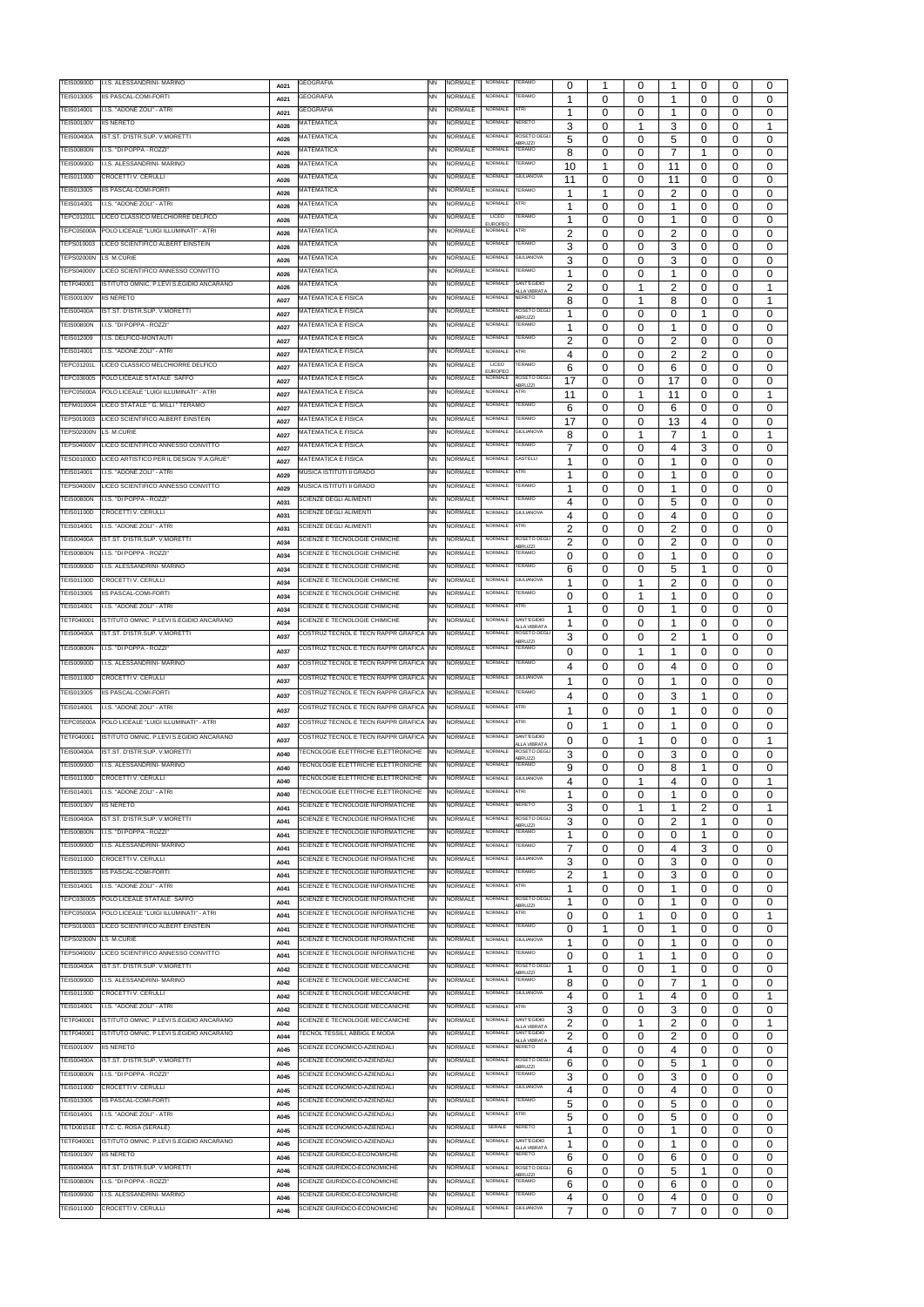| TEIS013005        | IIS PASCAL-COMI-FORTI                    |             | SCIENZE GIURIDICO-ECONOMICHE                 | <b>NN</b> | NORMALE        | NORMALE                          | <b>TERAMO</b>                       |                  |          |   |                      |          |          |             |
|-------------------|------------------------------------------|-------------|----------------------------------------------|-----------|----------------|----------------------------------|-------------------------------------|------------------|----------|---|----------------------|----------|----------|-------------|
| TEIS014001        | I.I.S. "ADONE ZOLI" - ATRI               | A046        | SCIENZE GIURIDICO-ECONOMICHE                 | <b>NN</b> | NORMALE        | <b>NORMALE</b>                   | <b>ATRI</b>                         | 4                | 0        | 0 | 4                    | 0        | 0        | 0           |
| TEPC01201L        | LICEO CLASSICO MELCHIORRE DELFICO        | A046        | SCIENZE GIURIDICO-ECONOMICHE                 | <b>NN</b> | NORMALE        | LICEO                            | <b>ERAMO</b>                        | 4                | 0        | 0 | 4                    | 0        | 0        | 0           |
| TEPC030005        | POLO LICEALE STATALE SAFFO               | A046        | SCIENZE GIURIDICO-ECONOMICHE                 | <b>NN</b> | NORMALE        | <b>EUROPEO</b><br>NORMALE        | ROSETO DEGLI                        | 1                | 1        | 0 | 2                    | 0        | 0        | 0           |
| <b>TEPC05000A</b> | POLO LICEALE "LUIGI ILLUMINATI" - ATRI   | A046        | SCIENZE GIURIDICO-ECONOMICHE                 | <b>NN</b> | NORMALE        | NORMALE                          | <b>BRUZZI</b><br>ATRI               | $\overline{2}$   | 0        | 0 | 1                    | 1        | 0        | 0           |
| TEPM010004        | LICEO STATALE " G. MILLI " TERAMO        | A046        | SCIENZE GIURIDICO-ECONOMICHE                 | <b>NN</b> | NORMALE        | NORMALE                          | TERAMO                              | 1                | 0        | 0 | 1                    | $\Omega$ | 0        | $\Omega$    |
| TEPS010003        | LICEO SCIENTIFICO ALBERT EINSTEIN        | A046        | SCIENZE GIURIDICO-ECONOMICHE                 | <b>NN</b> | NORMALE        | <b>NORMALE</b>                   | TERAMO                              | 3                | 1        | 0 | 4                    | 0        | 0        | $\Omega$    |
| <b>TEPS02000N</b> | LS M.CURIE                               | A046        | SCIENZE GIURIDICO-ECONOMICHE                 | <b>NN</b> | NORMALE        | <b>NORMALE</b>                   | <b>GIULIANOVA</b>                   | -1               | 0        | 1 | 2                    | 0        | 0        | $\Omega$    |
| <b>TEPS04000V</b> | LICEO SCIENTIFICO ANNESSO CONVITTO       | A046        | SCIENZE GIURIDICO-ECONOMICHE                 | <b>NN</b> | NORMALE        | <b>NORMALE</b>                   | <b>TERAMO</b>                       | 1                | 0        | 0 | 1                    | 0        | 0        | $\Omega$    |
| TETD00151E        | I.T.C. C. ROSA (SERALE)                  | A046        | SCIENZE GIURIDICO-ECONOMICHE                 | <b>NN</b> | NORMALE        | SERALE                           | NERETO                              | -1               | 0        | 0 | 1                    | 0        | 0        | $\Omega$    |
| TETF040001        |                                          | A046        |                                              | <b>NN</b> |                | <b>NORMALE</b>                   | SANT'EGIDIO                         | 0                | 1        | 0 | 1                    | 0        | 0        | $\Omega$    |
|                   | ISTITUTO OMNIC. P.LEVI S.EGIDIO ANCARANO | A046        | SCIENZE GIURIDICO-ECONOMICHE                 |           | NORMALE        |                                  | <b>VLLA VIBRATA</b>                 | 1                | 0        | 0 | 1                    | 0        | 0        | 0           |
| <b>TEIS00100V</b> | <b>IIS NERETO</b>                        | A047        | SCIENZE MATEMATICHE APPLICATE                | <b>NN</b> | <b>NORMALE</b> | NORMALE                          | <b>NERETO</b>                       | 3                | 0        | 0 | 2                    | 1        | 0        | $\Omega$    |
| <b>TEIS00400A</b> | IST.ST. D'ISTR.SUP. V.MORETTI            | A047        | SCIENZE MATEMATICHE APPLICATE                | <b>NN</b> | <b>NORMALE</b> | <b>NORMALE</b>                   | ROSETO DEGLI<br>BRUZZI              | 4                | 0        | 0 | 4                    | 0        | 0        | 0           |
| <b>TEIS01100D</b> | <b>CROCETTI V. CERULLI</b>               | A047        | SCIENZE MATEMATICHE APPLICATE                | <b>NN</b> | NORMALE        | NORMALE                          | <b>GIULIANOVA</b>                   |                  | 0        | 0 | 1                    | $\Omega$ | 0        | $\Omega$    |
| TEIS013005        | IIS PASCAL-COMI-FORTI                    | A047        | SCIENZE MATEMATICHE APPLICATE                | <b>NN</b> | NORMALE        | NORMALE                          | TERAMO                              | 4                | 0        | 0 | 4                    | 0        | $\Omega$ | 0           |
| TEIS014001        | I.I.S. "ADONE ZOLI" - ATRI               | A047        | SCIENZE MATEMATICHE APPLICATE                | <b>NN</b> | NORMALE        | NORMALE                          | ATRI                                | 5                | 0        | 0 | 4                    | 1        | $\Omega$ | $\Omega$    |
| <b>TEPS02000N</b> | LS M.CURIE                               | A047        | SCIENZE MATEMATICHE APPLICATE                | <b>NN</b> | NORMALE        | <b>NORMALE</b>                   | <b>GIULIANOVA</b>                   | $\overline{2}$   | 0        | 1 | 2                    | $\Omega$ | $\Omega$ | 1           |
| TETD00151E        | I.T.C. C. ROSA (SERALE)                  | A047        | SCIENZE MATEMATICHE APPLICATE                | <b>NN</b> | <b>NORMALE</b> | SERALE                           | NERETO                              | $\Omega$         | 1        | 0 | 1                    | $\Omega$ | $\Omega$ | $\Omega$    |
| <b>TEIS00100V</b> | <b>IIS NERETO</b>                        | A048        | SCIENZE MOTORIE E SPORTIVE II GRADO          | <b>NN</b> | NORMALE        | NORMALE                          | NERETO                              | 5                | 0        | 0 | 5                    | 0        | $\Omega$ | 0           |
| <b>TEIS00400A</b> | IST.ST. D'ISTR.SUP. V.MORETTI            | A048        | SCIENZE MOTORIE E SPORTIVE II GRADO          | <b>NN</b> | <b>NORMALE</b> | NORMALE                          | ROSETO DEGL<br><b>IBRU77</b>        | 5                | 1        | 0 | 6                    | 0        | 0        | $\Omega$    |
| <b>TEIS00800N</b> | I.I.S. "DI POPPA - ROZZI'                | A048        | SCIENZE MOTORIE E SPORTIVE II GRADO          | <b>NN</b> | NORMALE        | NORMALE                          | <b>TERAMO</b>                       | 6                | 0        | 0 | 5                    | -1       | 0        | $\Omega$    |
| <b>TEIS00900D</b> | I.I.S. ALESSANDRINI- MARINO              | A048        | SCIENZE MOTORIE E SPORTIVE II GRADO          | <b>NN</b> | <b>NORMALE</b> | NORMALE                          | TERAMO                              | 6                | 0        | 0 | 6                    | 0        | 0        | 0           |
| TEIS01100D        | CROCETTI V. CERULLI                      | A048        | SCIENZE MOTORIE E SPORTIVE II GRADO          | <b>NN</b> | NORMALE        | <b>NORMALE</b>                   | <b>GIULIANOVA</b>                   | 7                | 1        | 0 | 8                    | 0        | 0        | 0           |
| TEIS012009        | I.I.S. DELFICO-MONTAUTI                  | A048        | SCIENZE MOTORIE E SPORTIVE II GRADO          | <b>NN</b> | NORMALE        | <b>NORMALE</b>                   | TERAMO                              |                  | 0        | 0 |                      | 0        | 0        | 0           |
| TEIS013005        | <b>IIS PASCAL-COMI-FORTI</b>             | A048        | SCIENZE MOTORIE E SPORTIVE II GRADO          | <b>NN</b> | NORMALE        | NORMALE                          | <b>TERAMO</b>                       | 2                | 1        | 0 | 3                    | 0        | 0        | 0           |
| TEIS014001        | I.I.S. "ADONE ZOLI" - ATRI               | A048        | SCIENZE MOTORIE E SPORTIVE II GRADO          | <b>NN</b> | NORMALE        | NORMALE                          | <b>ATRI</b>                         | 7                | 0        | 0 | 7                    | 0        | 0        | $\Omega$    |
| TEPC01201L        | LICEO CLASSICO MELCHIORRE DELFICO        | A048        | SCIENZE MOTORIE E SPORTIVE II GRADO          | <b>NN</b> | NORMALE        | LICEO                            | <b>TERAMO</b>                       | 3                | 0        | 0 | 3                    | 0        | 0        | $\Omega$    |
| TEPC030005        | POLO LICEALE STATALE SAFFO               | A048        | SCIENZE MOTORIE E SPORTIVE II GRADO          | <b>NN</b> | NORMALE        | <b>EUROPEO</b><br>NORMALE        | ROSETO DEGL                         | 7                | 0        | 0 | 7                    | 0        | 0        | 0           |
| <b>TEPC05000A</b> | POLO LICEALE "LUIGI ILLUMINATI" - ATRI   | A048        | SCIENZE MOTORIE E SPORTIVE II GRADO          | <b>NN</b> | NORMALE        | <b>NORMALE</b>                   | <b>ABRUZZI</b><br><b>ATRI</b>       | 5                | 0        | 0 | 5                    | $\Omega$ | 0        | $\Omega$    |
| TEPM010004        | LICEO STATALE " G. MILLI " TERAMO        | A048        | SCIENZE MOTORIE E SPORTIVE II GRADO          | <b>NN</b> | NORMALE        | <b>NORMALE</b>                   | TERAMO                              | 4                | 0        | 0 | 4                    | $\Omega$ | 0        | $\Omega$    |
| TEPS010003        | LICEO SCIENTIFICO ALBERT EINSTEIN        | A048        | SCIENZE MOTORIE E SPORTIVE II GRADO          | <b>NN</b> | NORMALE        | NORMALE                          | TERAMO                              | 8                | 0        | 0 | 8                    | $\Omega$ | 0        | $\Omega$    |
| <b>TEPS02000N</b> | LS M.CURIE                               | A048        | SCIENZE MOTORIE E SPORTIVE II GRADO          | <b>NN</b> | NORMALE        | NORMALE                          | <b>GIULIANOVA</b>                   | 4                | 0        | 1 | 3                    | 1        | 0        | 1           |
| <b>TEPS04000V</b> | LICEO SCIENTIFICO ANNESSO CONVITTO       | A048        | SCIENZE MOTORIE E SPORTIVE II GRADO          | <b>NN</b> | NORMALE        | <b>NORMALE</b>                   | TERAMO                              | 1                | 0        | 1 | 2                    | 0        | 0        | $\Omega$    |
| <b>TESD01000D</b> | LICEO ARTISTICO PER IL DESIGN "F.A.GRUE" |             | SCIENZE MOTORIE E SPORTIVE II GRADO          | <b>NN</b> | NORMALE        | <b>NORMALE</b>                   | CASTELLI                            |                  |          |   | 1                    |          |          |             |
| TETF040001        | ISTITUTO OMNIC. P.LEVI S.EGIDIO ANCARANO | A048        | SCIENZE MOTORIE E SPORTIVE II GRADO          | <b>NN</b> | <b>NORMALE</b> | <b>NORMALE</b>                   | SANT'EGIDIO                         | 0                | 0        | 0 | 1                    | 0        | 0        | $\Omega$    |
| <b>TEIS00100V</b> | <b>IIS NERETO</b>                        | A048        | SCIENZE NAT, CHIM E BIOLOG                   | <b>NN</b> | NORMALE        | <b>NORMALE</b>                   | <b>LLA VIBRATA</b><br><b>NERETO</b> | 0                | 0        | 1 |                      | 0        | 0        | 0           |
| <b>TEIS00400A</b> | IST.ST. D'ISTR.SUP. V.MORETTI            | A050        | SCIENZE NAT, CHIM E BIOLOG                   | <b>NN</b> | <b>NORMALE</b> | NORMALE                          | ROSETO DEGLI                        | 6                | 0        | 0 | 5                    | 1        | 0        | $\Omega$    |
| <b>TEIS00800N</b> | .I.S. "DI POPPA - ROZZI"                 | A050        | SCIENZE NAT, CHIM E BIOLOG                   | <b>NN</b> | NORMALE        | <b>NORMALE</b>                   | <b>ABRUZZI</b><br>TERAMO            | 3                | 0        | 0 | 3                    | 0        | 0        | 0           |
| <b>TEIS00900D</b> | .I.S. ALESSANDRINI- MARINO               | A050        | SCIENZE NAT, CHIM E BIOLOG                   | <b>NN</b> | NORMALE        | NORMALE                          | TERAMO                              | 3                | 1        | 0 | 4                    | 0        | $\Omega$ | 0           |
| <b>TEIS01100D</b> | CROCETTI V. CERULLI                      | A050        | SCIENZE NAT, CHIM E BIOLOG                   | <b>NN</b> | NORMALE        | <b>NORMALE</b>                   | <b>GIULIANOVA</b>                   | 1                | 1        | 0 | 2                    | 0        | $\Omega$ | 0           |
| TEIS013005        | IIS PASCAL-COMI-FORTI                    | A050        | SCIENZE NAT, CHIM E BIOLOG                   | <b>NN</b> | NORMALE        | <b>NORMALE</b>                   | TERAMO                              | 1                | 0        | 0 | 1                    | $\Omega$ | $\Omega$ | 0           |
| TEIS014001        | I.I.S. "ADONE ZOLI" - ATRI               | A050        | SCIENZE NAT, CHIM E BIOLOG                   | <b>NN</b> | NORMALE        | <b>NORMALE</b>                   | <b>ATRI</b>                         | 1                | 1        | 0 | 0                    | 1        | 1        | $\Omega$    |
|                   |                                          | A050        |                                              |           | <b>NORMALE</b> | LICEO                            | TERAMO                              | $\boldsymbol{4}$ | 0        | 0 | 4                    | $\Omega$ | $\Omega$ | $\Omega$    |
| TEPC01201L        | LICEO CLASSICO MELCHIORRE DELFICO        | A050        | SCIENZE NAT, CHIM E BIOLOG                   | <b>NN</b> |                | <b>EUROPEO</b>                   |                                     | 3                | 1        | 0 | 4                    | $\Omega$ | $\Omega$ | $\Omega$    |
| TEPC030005        | POLO LICEALE STATALE SAFFO               | A050        | SCIENZE NAT. CHIM E BIOLOG                   | <b>NN</b> | NORMALE        | NORMALE                          | ROSETO DEGLI<br>BRUZZI              | 8                | 1        | 0 | 9                    | 0        | $\Omega$ | 0           |
| <b>TEPC05000A</b> | POLO LICEALE "LUIGI ILLUMINATI" - ATRI   | A050        | SCIENZE NAT, CHIM E BIOLOG                   | <b>NN</b> | NORMALE        | NORMALE                          | ATRI                                | 8                | 0        | 0 | $\overline{7}$       | -1       | $\Omega$ | 0           |
| <b>TEPM010004</b> | LICEO STATALE " G. MILLI " TERAMO        | A050        | SCIENZE NAT, CHIM E BIOLOG                   | <b>NN</b> | <b>NORMALE</b> | NORMALE                          | TERAMO                              | $\overline{2}$   | 1        | 0 | 3                    | 0        | $\Omega$ | 0           |
| TEPS010003        | LICEO SCIENTIFICO ALBERT EINSTEIN        | A050        | SCIENZE NAT, CHIM E BIOLOG                   | <b>NN</b> | NORMALE        | <b>NORMALE</b>                   | <b>TERAMO</b>                       | 8                | 0        | 0 | 8                    | 0        | 0        | 0           |
| <b>TEPS02000N</b> | LS M.CURIE                               | A050        | SCIENZE NAT, CHIM E BIOLOG                   | <b>NN</b> | NORMALE        | <b>NORMALE</b>                   | <b>GIULIANOVA</b>                   | 8                | 0        | 0 | 7                    | 1        | 0        | $\Omega$    |
| <b>TEPS04000V</b> | LICEO SCIENTIFICO ANNESSO CONVITTO       | A050        | SCIENZE NAT, CHIM E BIOLOG                   | <b>NN</b> | NORMALE        | NORMALE                          | <b>TERAMO</b>                       | 3                | 0        | 0 | 3                    | 0        | 0        | 0           |
| TETF040001        | ISTITUTO OMNIC. P.LEVI S.EGIDIO ANCARANO | A050        | SCIENZE NAT, CHIM E BIOLOG                   | <b>NN</b> | NORMALE        | <b>NORMALE</b>                   | SANT'EGIDIO<br><b>LLA VIBRATA</b>   | 0                | 0        | 1 | 1                    | 0        | $\Omega$ | 0           |
| <b>TEIS00800N</b> | I.I.S. "DI POPPA - ROZZI"                | A051        | SCIENZE, TECNOL E TECN AGR                   | <b>NN</b> | NORMALE        | NORMALE                          | <b>TERAMO</b>                       | 7                | 0        | 0 | 7                    | 0        | 0        | 0           |
| TEIS013005        | IIS PASCAL-COMI-FORTI                    | A051        | SCIENZE, TECNOL E TECN AGR                   | <b>NN</b> | NORMALE        | NORMALE                          | <b>TERAMO</b>                       | 1                | 0        | 0 | 1                    | 0        | 0        | $\Omega$    |
| TEIS014001        | I.I.S. "ADONE ZOLI" - ATRI               | A051        | SCIENZE, TECNOL E TECN AGR                   | <b>NN</b> | NORMALE        | <b>NORMALE</b>                   | ATRI                                | 3                | 0        | 0 | 3                    | 0        | $\Omega$ | 0           |
| <b>TEIS00800N</b> | I.I.S. "DI POPPA - ROZZI"                | A052        | SCIENZE, TECNOL E TECN PROD ANIMALI          | <b>NN</b> | NORMALE        | <b>NORMALE</b>                   | TERAMO                              | -1               | 0        | 0 |                      | $\Omega$ | 0        | $\Omega$    |
| TEIS014001        | I.I.S. "ADONE ZOLI" - ATRI               | A052        | SCIENZE, TECNOL E TECN PROD ANIMALI          | <b>NN</b> | <b>NORMALE</b> | <b>NORMALE</b>                   | ATRI                                | 1                | 0        | 0 | 1                    | 0        | $\Omega$ | 0           |
| <b>TEIS00400A</b> | IST.ST. D'ISTR.SUP. V.MORETTI            | A054        | STORIA DELL'ARTE                             | <b>NN</b> | NORMALE        | NORMALE                          | ROSETO DEGL<br>BRUZZI               | 0                | $\Omega$ | 1 | 1                    | 0        | $\Omega$ | 0           |
| TEIS01100D        | CROCETTI V. CERULLI                      | A054        | STORIA DELL'ARTE                             | <b>NN</b> | NORMALE        | NORMALE                          | <b>GIULIANOVA</b>                   | 1                | 0        | 0 | 1                    | $\Omega$ | 0        | 0           |
| TEIS012009        | .I.S. DELFICO-MONTAUTI                   | A054        | STORIA DELL'ARTE                             | <b>NN</b> | NORMALE        | NORMALE                          | TERAMO                              | 3                | 0        | 0 | 3                    | 0        | 0        | $\Omega$    |
| TEIS013005        | IIS PASCAL-COMI-FORTI                    | A054        | STORIA DELL'ARTE                             | <b>NN</b> | NORMALE        | <b>NORMALE</b>                   | TERAMO                              | 1                | 0        | 0 | $\blacktriangleleft$ | 0        | $\Omega$ | $\Omega$    |
| TEPC01201L        | LICEO CLASSICO MELCHIORRE DELFICO        | A054        | STORIA DELL'ARTE                             | <b>NN</b> | NORMALE        | LICEO                            | <b>ERAMO</b>                        | $\overline{2}$   | 1        | 0 | 3                    | $\Omega$ | $\Omega$ | $\Omega$    |
| TEPC030005        | POLO LICEALE STATALE SAFFO               | A054        | STORIA DELL'ARTE                             | <b>NN</b> | <b>NORMALE</b> | <b>EUROPEO</b><br><b>NORMALE</b> | ROSETO DEGLI                        | $\overline{2}$   | 0        | 0 | 1                    | 1        | 0        | $\Omega$    |
| TEPC05000A        | POLO LICEALE "LUIGI ILLUMINATI" - ATRI   | A054        | STORIA DELL'ARTE                             | <b>NN</b> | NORMALE        | <b>NORMALE</b>                   | <b>ABRUZZI</b><br>ATRI              | $\overline{2}$   | 0        | 0 | 2                    | $\Omega$ | 0        | 0           |
| TESD01000D        | ICEO ARTISTICO PER IL DESIGN "F.A.GRUE"  | A054        | STORIA DELL'ARTE                             | <b>NN</b> | NORMALE        | <b>NORMALE</b>                   | CASTELLI                            | $\Omega$         | 0        | 1 | 1                    | 0        | $\Omega$ | 0           |
| <b>TEPS04000V</b> | ICEO SCIENTIFICO ANNESSO CONVITTO        | A057        | FECNICA DELLA DANZA CLASSICA                 | <b>NN</b> | NORMALE        | NORMALE                          | TERAMO                              | 2                | 0        | 0 | 0                    | 2        | $\Omega$ | 0           |
| <b>TEPS04000V</b> | LICEO SCIENTIFICO ANNESSO CONVITTO       | A058        | <b>FECNICA DELLA DANZA CONTEMPORANEA</b>     | <b>NN</b> | NORMALE        | <b>NORMALE</b>                   | <b>TERAMO</b>                       | 1                | 0        | 0 | 0                    | 1        | $\Omega$ | 0           |
| <b>TEPS04000V</b> | LICEO SCIENTIFICO ANNESSO CONVITTO       | A059        | <b>FECN ACCOMP DANZA PRAT MUSIC DANZA NN</b> |           | NORMALE        | <b>NORMALE</b>                   | <b>TERAMO</b>                       | 3                | 0        | 0 | 0                    | 3        | $\Omega$ | 0           |
| <b>TEIS00400A</b> | IST.ST. D'ISTR.SUP. V.MORETTI            | A061        | <b>FECNOL E TECN COMUNICAZ MULTIMEDIA</b>    | <b>NN</b> | <b>NORMALE</b> | <b>NORMALE</b>                   | ROSETO DEGL                         | $\overline{2}$   | 0        | 0 | 2                    | $\Omega$ | $\Omega$ | 0           |
| <b>TEIS00100V</b> | <b>IIS NERETO</b>                        | AA24        | LINGUA E CULT STRANIERA (FRANCESE)           | <b>NN</b> | <b>NORMALE</b> | <b>NORMALE</b>                   | <b>ABRUZZI</b><br><b>NERETO</b>     | 3                | 0        | 0 | 3                    | 0        | 0        | 0           |
| <b>TEIS00400A</b> | IST.ST. D'ISTR.SUP. V.MORETTI            | AA24        | INGUA E CULT STRANIERA (FRANCESE)            | <b>NN</b> | NORMALE        | NORMALE                          | ROSETO DEGL                         | 0                | 0        | 1 |                      | 0        | 0        | $\Omega$    |
| <b>TEIS00800N</b> | I.I.S. "DI POPPA - ROZZI"                | AA24        | LINGUA E CULT STRANIERA (FRANCESE)           | <b>NN</b> | NORMALE        | <b>NORMALE</b>                   | BRUZZI<br>TERAMO                    | 4                | 0        | 0 | 4                    | 0        | 0        | 0           |
| TEIS01100D        | <b>CROCETTI V. CERULLI</b>               | AA24        | LINGUA E CULT STRANIERA (FRANCESE)           | <b>NN</b> | NORMALE        | NORMALE                          | <b>GIULIANOVA</b>                   | 3                | 0        | 0 | 3                    | 0        | 0        | 0           |
| TEIS013005        | <b>IIS PASCAL-COMI-FORTI</b>             | AA24        | LINGUA E CULT STRANIERA (FRANCESE)           | <b>NN</b> | NORMALE        | NORMALE                          | TERAMO                              | 2                | 0        | 0 | 2                    | 0        | 0        | 0           |
| TEIS014001        | I.I.S. "ADONE ZOLI" - ATRI               | AA24        | LINGUA E CULT STRANIERA (FRANCESE)           | <b>NN</b> | <b>NORMALE</b> | <b>NORMALE</b>                   | <b>ATRI</b>                         | $\mathcal{D}$    | $\Omega$ | O | $\mathcal{D}$        | $\Omega$ | $\Omega$ | $\Omega$    |
| <b>TEPC01201L</b> | LICEO CLASSICO MELCHIORRE DELFICO        |             | LINGUA E CULT STRANIERA (FRANCESE)           | <b>NN</b> | NORMALE        | <b>LICEO</b>                     | <b>TERAMO</b>                       |                  |          |   |                      |          |          |             |
| TEPC030005        | POLO LICEALE STATALE SAFFO               | AA24        | LINGUA E CULT STRANIERA (FRANCESE)           | <b>NN</b> | NORMALE        | <b>EUROPEO</b><br>NORMALE        | ROSETO DEGLI                        | 1                | 0        | 0 | 1                    | 0        | 0        | 0           |
| <b>TEPC05000A</b> | POLO LICEALE "LUIGI ILLUMINATI" - ATRI   | AA24        | LINGUA E CULT STRANIERA (FRANCESE)           | <b>NN</b> | NORMALE        | <b>NORMALE</b>                   | <b>BRUZZI</b><br>ATRI               |                  | 0        | 0 | 1                    | 0        | 0        | 0           |
| TEPM010004        | LICEO STATALE " G. MILLI " TERAMO        | AA24        | LINGUA E CULT STRANIERA (FRANCESE)           | <b>NN</b> | NORMALE        | NORMALE                          | TERAMO                              | 2                | 0        | 0 | 2                    | 0        | 0        | 0           |
| TETD00151E        | I.T.C. C. ROSA (SERALE)                  | AA24        | LINGUA E CULT STRANIERA (FRANCESE)           | <b>NN</b> | NORMALE        | SERALE                           | NERETO                              | 3                | 0        | 0 | 3                    | 0        | 0        | 0           |
| TEIS00100V        | <b>IIS NERETO</b>                        | AA24        | LINGUA E CULT STRANIERA (INGLESE)            | <b>NN</b> | NORMALE        | NORMALE                          | NERETO                              | 0                | 0        | 1 | 1                    | 0        | 0        | 0           |
| <b>TEIS00400A</b> | IST.ST. D'ISTR.SUP. V.MORETTI            | AB24        | LINGUA E CULT STRANIERA (INGLESE)            | <b>NN</b> | NORMALE        | <b>NORMALE</b>                   | ROSETO DEGLI                        | 10               | 0        | 0 | 10                   | 0        | 0        | 0           |
| <b>TEIS00800N</b> | I.I.S. "DI POPPA - ROZZI"                | <b>AB24</b> | LINGUA E CULT STRANIERA (INGLESE)            | <b>NN</b> | <b>NORMALE</b> | <b>NORMALE</b>                   | <b>BRUZZI</b><br>TERAMO             | 7                | 0        | 0 | 7                    | 0        | 0        | 0           |
| <b>TEIS00900D</b> | I.I.S. ALESSANDRINI- MARINO              | AB24        | LINGUA E CULT STRANIERA (INGLESE)            | <b>NN</b> | <b>NORMALE</b> | NORMALE                          | TERAMO                              | 9                | 0        | 0 | 9                    | 0        | 0        | 0           |
| <b>TEIS01100D</b> | CROCETTI V. CERULLI                      | AB24        | LINGUA E CULT STRANIERA (INGLESE)            | <b>NN</b> | NORMALE        | <b>NORMALE</b>                   | <b>GIULIANOVA</b>                   | $\overline{7}$   | 0        | 0 | 8                    | 0        | 0        | 0           |
| TEIS012009        | I.S. DELFICO-MONTAUTI                    | AB24        | LINGUA E CULT STRANIERA (INGLESE)            | <b>NN</b> | NORMALE        | NORMALE                          | TERAMO                              | 8                | 1        | 0 | 9                    | 0        | 0        | 0           |
|                   |                                          | AB24        |                                              |           | <b>NORMALE</b> | <b>NORMALE</b>                   | TERAMO                              | 2<br>5           | 1        | 0 | 3                    | 0        | 0        | 0           |
| TEIS013005        | IIS PASCAL-COMI-FORTI                    | AB24        | LINGUA E CULT STRANIERA (INGLESE)            | <b>NN</b> |                |                                  |                                     |                  | 0        | 0 | 5                    | 0        | 0        | $\mathbf 0$ |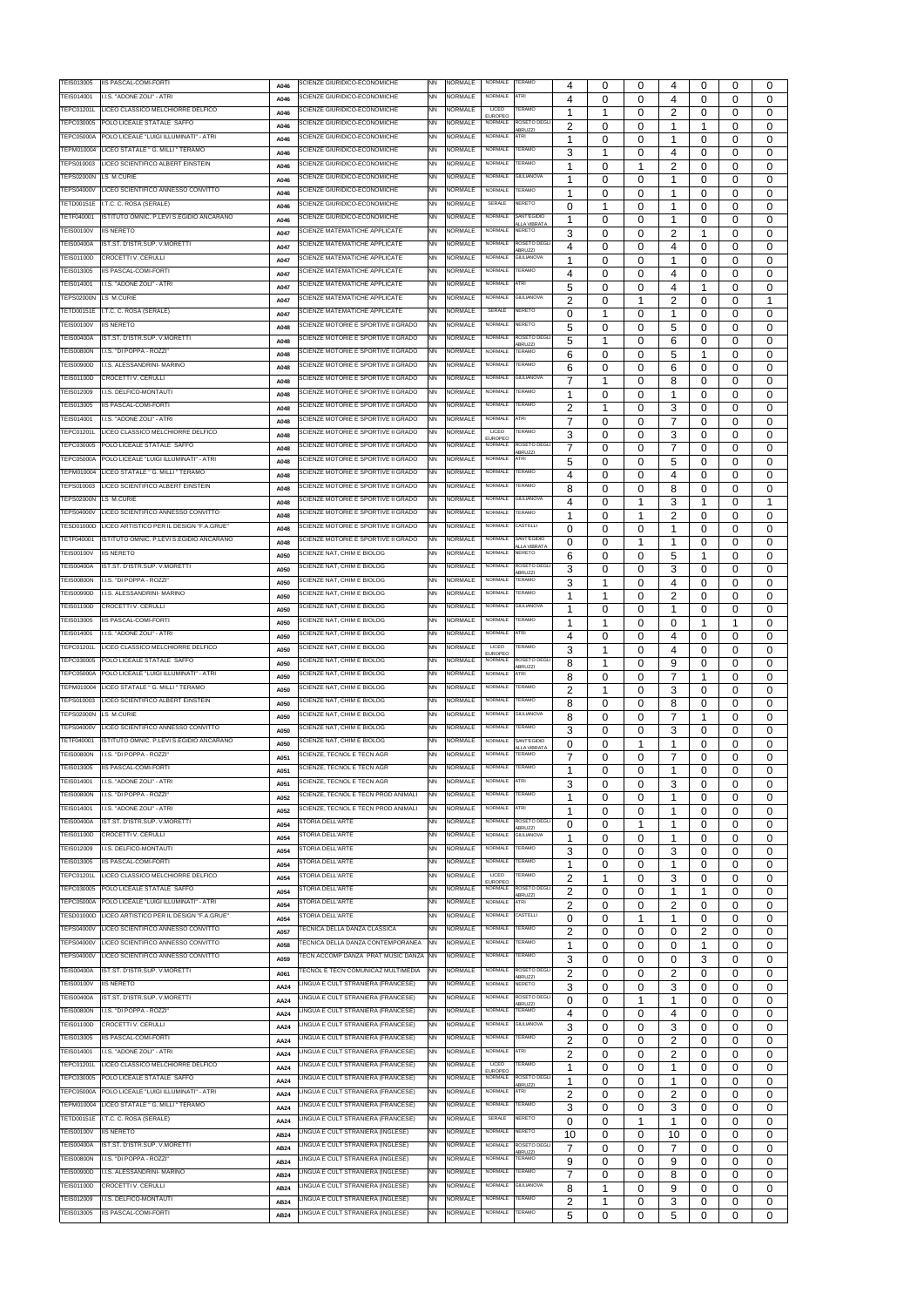| TEIS014001                             | I.I.S. "ADONE ZOLI" - ATRI                                  | AB24             | LINGUA E CULT STRANIERA (INGLESE)                                                  | <b>NN</b> | <b>NORMALE</b>               | NORMALE                   | <b>ATRI</b>                         | 8                    | 0 | 0 | 6                         | 2              | 0        | 0           |
|----------------------------------------|-------------------------------------------------------------|------------------|------------------------------------------------------------------------------------|-----------|------------------------------|---------------------------|-------------------------------------|----------------------|---|---|---------------------------|----------------|----------|-------------|
| <b>TEPC01201L</b>                      | LICEO CLASSICO MELCHIORRE DELFICO                           | AB24             | LINGUA E CULT STRANIERA (INGLESE)                                                  | <b>NN</b> | NORMALE                      | LICEO<br><b>EUROPEO</b>   | <b><i>FERAMO</i></b>                | 5                    | 0 | 0 | 5                         | 0              | 0        | $\Omega$    |
| TEPC030005                             | POLO LICEALE STATALE SAFFO                                  | AB24             | LINGUA E CULT STRANIERA (INGLESE)                                                  | <b>NN</b> | NORMALE                      | NORMALE                   | ROSETO DEGLI<br><b>IBRUZZI</b>      | 10                   | 0 | 1 | 11                        | 0              | 0        | 0           |
| <b>TEPC05000A</b>                      | POLO LICEALE "LUIGI ILLUMINATI" - ATRI                      | AB24             | LINGUA E CULT STRANIERA (INGLESE)                                                  | <b>NN</b> | NORMALE                      | NORMALE                   | ATRI                                | 9                    | 0 | 0 | 9                         | 0              | 0        | 0           |
| TEPM010004                             | LICEO STATALE " G. MILLI " TERAMO                           |                  | LINGUA E CULT STRANIERA (INGLESE)                                                  | <b>NN</b> | NORMALE                      | NORMALE                   | <b>TERAMO</b>                       | 4                    | 0 | 0 | 4                         | 0              | 0        | 0           |
| TEPS010003                             | LICEO SCIENTIFICO ALBERT EINSTEIN                           | AB24             | LINGUA E CULT STRANIERA (INGLESE)                                                  | <b>NN</b> | NORMALE                      | <b>NORMALE</b>            | <b>TERAMO</b>                       |                      |   |   |                           |                |          |             |
|                                        |                                                             | AB24             |                                                                                    |           |                              | <b>NORMALE</b>            | GIULIANOVA                          | 8                    | 0 | 0 | 7                         | 1              | 0        | $\Omega$    |
| <b>TEPS02000N</b>                      | LS M.CURIE                                                  | AB24             | LINGUA E CULT STRANIERA (INGLESE)                                                  | <b>NN</b> | NORMALE                      |                           |                                     | 8                    | 0 | 0 | 7                         | 1              | 0        | 0           |
| <b>TEPS04000V</b>                      | LICEO SCIENTIFICO ANNESSO CONVITTO                          | AB24             | LINGUA E CULT STRANIERA (INGLESE)                                                  | <b>NN</b> | NORMALE                      | <b>NORMALE</b>            | <b>TERAMO</b>                       | $\overline{4}$       | 1 | 0 | 5                         | 0              | 0        | $\Omega$    |
| <b>TESD01000D</b>                      | LICEO ARTISTICO PER IL DESIGN "F.A.GRUE"                    | AB24             | LINGUA E CULT STRANIERA (INGLESE)                                                  | <b>NN</b> | <b>NORMALE</b>               | <b>NORMALE</b>            | CASTELLI                            | 1                    | 0 | 1 | 2                         | 0              | 0        | 0           |
| <b>TETD00151E</b>                      | I.T.C. C. ROSA (SERALE)                                     | AB24             | LINGUA E CULT STRANIERA (INGLESE)                                                  | <b>NN</b> | NORMALE                      | SERALE                    | NERETO                              | 0                    | 0 | 1 | 1                         | 0              | 0        | $\Omega$    |
| TETF040001                             | ISTITUTO OMNIC. P.LEVI S.EGIDIO ANCARANO                    | AB24             | LINGUA E CULT STRANIERA (INGLESE)                                                  | <b>NN</b> | <b>NORMALE</b>               | <b>NORMALE</b>            | SANT'EGIDIO                         | -1                   | 0 | 0 | -1                        | 0              | 0        | 0           |
| <b>TEIS012009</b>                      | I.I.S. DELFICO-MONTAUTI                                     |                  | CHITARRA                                                                           | <b>NN</b> | NORMALE                      | NORMALE                   | <b>ILLA VIBRATA</b><br>TERAMO       |                      |   |   |                           |                |          |             |
| <b>TEIS00100V</b>                      | <b>IIS NERETO</b>                                           | AB55             | LINGUA E CULT STRANIERA (SPAGNOLO)                                                 | <b>NN</b> | NORMALE                      | NORMALE                   | <b>NERETO</b>                       | 2                    | 0 | 0 | 2                         | 0              | $\Omega$ | 0           |
|                                        |                                                             | AC24             |                                                                                    |           |                              |                           |                                     | 2                    | 0 | 1 | 3                         | 0              | $\Omega$ | 0           |
| <b>TEIS00400A</b>                      | IST.ST. D'ISTR.SUP. V.MORETTI                               | <b>AC24</b>      | LINGUA E CULT STRANIERA (SPAGNOLO)                                                 | <b>NN</b> | NORMALE                      | NORMALE                   | ROSETO DEGLI<br><b>BRUZZI</b>       | 3                    | 0 | 1 | 4                         | $\Omega$       | $\Omega$ | 0           |
| TEPC030005                             | POLO LICEALE STATALE SAFFO                                  | <b>AC24</b>      | LINGUA E CULT STRANIERA (SPAGNOLO)                                                 | <b>NN</b> | NORMALE                      | <b>NORMALE</b>            | ROSETO DEGL<br><b>ABRUZZI</b>       | 3                    | 0 | 0 | 3                         | $\Omega$       | 0        | 0           |
| <b>TEPC05000A</b>                      | POLO LICEALE "LUIGI ILLUMINATI" - ATRI                      | AC24             | LINGUA E CULT STRANIERA (SPAGNOLO)                                                 | <b>NN</b> | NORMALE                      | <b>NORMALE</b>            | ATRI                                | 3                    | 0 | 0 | 3                         | 0              | $\Omega$ | 0           |
| TEPM010004                             | LICEO STATALE " G. MILLI " TERAMO                           | AC24             | LINGUA E CULT STRANIERA (SPAGNOLO)                                                 | <b>NN</b> | <b>NORMALE</b>               | NORMALE                   | <b>TERAMO</b>                       | $\overline{2}$       | 0 | 0 | $\overline{2}$            | 0              | $\Omega$ | 0           |
| <b>TEPS02000N</b>                      | LS M.CURIE                                                  | <b>AC24</b>      | LINGUA E CULT STRANIERA (SPAGNOLO)                                                 | <b>NN</b> | NORMALE                      | NORMALE                   | <b>GIULIANOVA</b>                   | $\overline{2}$       | 0 | 0 | 2                         | $\Omega$       | $\Omega$ | 0           |
| <b>TEIS012009</b>                      | I.I.S. DELFICO-MONTAUTI                                     | AC55             | <b>CLARINETTO</b>                                                                  | <b>NN</b> | <b>NORMALE</b>               | NORMALE                   | TERAMO                              | 1                    | 0 | 0 | -1                        | 0              | 0        | 0           |
| <b>TEIS00100V</b>                      | <b>IIS NERETO</b>                                           |                  | SOSTEGNO                                                                           | HH        | SOSTEGNO                     | NORMALE                   | NERETO                              |                      |   |   |                           |                |          |             |
|                                        |                                                             | AD <sub>01</sub> | <b>SOSTEGNO</b>                                                                    |           |                              | NORMALE                   | ROSETO DEGLI                        | 19                   | 0 | 0 | 18                        | 1              | 0        | 0           |
| <b>TEIS00400A</b>                      | IST.ST. D'ISTR.SUP. V.MORETTI                               | AD <sub>01</sub> |                                                                                    | HH        | SOSTEGNO                     |                           | <b>BRUZZI</b>                       | 20                   | 0 | 0 | 20                        | 0              | 0        | 0           |
| <b>TEIS00800N</b>                      | I.I.S. "DI POPPA - ROZZI"                                   | AD01             | SOSTEGNO                                                                           | HH        | SOSTEGNO                     | <b>NORMALE</b>            | <b>TERAMO</b>                       | 34                   | 0 | 0 | 33                        | 1              | 0        | 0           |
| <b>TEIS00900D</b>                      | I.I.S. ALESSANDRINI- MARINO                                 | AD01             | <b>SOSTEGNO</b>                                                                    | HH        | SOSTEGNO                     | NORMALE                   | TERAMO                              | 13                   | 0 | 0 | 12                        | 1              | 0        | $\Omega$    |
| <b>TEIS01100D</b>                      | CROCETTI V. CERULLI                                         |                  | SOSTEGNO                                                                           | HH        | SOSTEGNO                     | NORMALE                   | <b>GIULIANOVA</b>                   |                      |   |   |                           |                |          |             |
| TEIS012009                             | I.I.S. DELFICO-MONTAUTI                                     | AD01             | SOSTEGNO                                                                           | HН        | <b>SOSTEGNO</b>              | NORMALE                   | TERAMO                              | 40                   | 0 | 0 | 38                        | $\overline{2}$ | 0        | 0           |
|                                        |                                                             | AD01             |                                                                                    |           |                              |                           |                                     | 4                    | 0 | 0 | 4                         | 0              | 0        | 0           |
| TEIS013005                             | IIS PASCAL-COMI-FORTI                                       | AD01             | SOSTEGNO                                                                           | HH        | <b>SOSTEGNO</b>              | <b>NORMALE</b>            | TERAMO                              | 4                    | 0 | 0 | 4                         | 0              | 0        | 0           |
| TEIS014001                             | I.I.S. "ADONE ZOLI" - ATRI                                  | AD01             | SOSTEGNO                                                                           | HH        | SOSTEGNO                     | NORMALE                   | <b>ATRI</b>                         | 20                   | 0 | 0 | 19                        | 1              | 0        | 0           |
| TEPC01201L                             | LICEO CLASSICO MELCHIORRE DELFICO                           | AD01             | <b>SOSTEGNO</b>                                                                    | HH        | SOSTEGNO                     | LICEO                     | <b>TERAMO</b>                       | 3                    | 0 | 0 | 3                         | 0              | 0        | 0           |
| TEPC030005                             | POLO LICEALE STATALE SAFFO                                  |                  | SOSTEGNO                                                                           | HH        | SOSTEGNO                     | <b>EUROPEC</b><br>NORMALE | ROSETO DEGLI                        |                      |   |   |                           |                |          |             |
|                                        |                                                             | AD01             |                                                                                    |           |                              |                           | BRUZZI                              | 7                    | 0 | 0 | 7                         | 0              | 0        | 0           |
| <b>TEPC05000A</b>                      | POLO LICEALE "LUIGI ILLUMINATI" - ATRI                      | AD01             | SOSTEGNO                                                                           | HH        | SOSTEGNO                     | NORMALE                   | ATRI                                | 7                    | 0 | 0 | 6                         | 1              | 0        | 0           |
| <b>TEPM010004</b>                      | LICEO STATALE " G. MILLI " TERAMO                           | AD01             | SOSTEGNO                                                                           | HH        | SOSTEGNO                     | NORMALE                   | TERAMO                              | 3                    | 0 | 0 | 3                         | 0              | 0        | 0           |
| TEPS010003                             | LICEO SCIENTIFICO ALBERT EINSTEIN                           | AD01             | <b>SOSTEGNO</b>                                                                    | HH        | SOSTEGNO                     | NORMALE                   | <b>TERAMO</b>                       | 2                    | 0 | 0 | 2                         | 0              | 0        | 0           |
| TEPS02000N LS M.CURIE                  |                                                             |                  | SOSTEGNO                                                                           | HH        | <b>SOSTEGNO</b>              | NORMALE                   | <b>GIULIANOVA</b>                   |                      |   |   |                           |                |          |             |
|                                        |                                                             | AD01             |                                                                                    |           |                              |                           |                                     | 3                    | 0 | 0 | 2                         | 1              | 0        | 0           |
| <b>TESD01000D</b>                      | LICEO ARTISTICO PER IL DESIGN "F.A.GRUE"                    | AD01             | SOSTEGNO                                                                           | HΗ        | SOSTEGNO                     | NORMALE                   | CASTELLI                            | 2                    | 0 | 0 | 2                         | 0              | 0        | 0           |
| TETF040001                             | ISTITUTO OMNIC. P.LEVI S.EGIDIO ANCARANO                    | AD01             | SOSTEGNO                                                                           | HH        | SOSTEGNO NORMALE SANT'EGIDIO |                           | <b>ALLA VIBRATA</b>                 | 13                   | 0 | 0 | 13                        | 0              | 0        | 0           |
| <b>TEIS00100V</b>                      | <b>IIS NERETO</b>                                           | AD24             | LINGUA E CULT STRANIERA (TEDESCO)                                                  | <b>NN</b> | <b>NORMALE</b>               | <b>NORMALE</b>            | NERETO                              | 2                    | 0 | 0 | 2                         | $\Omega$       | $\Omega$ | $\Omega$    |
| <b>TEIS00400A</b>                      | IST.ST. D'ISTR.SUP. V.MORETTI                               | AD24             | LINGUA E CULT STRANIERA (TEDESCO)                                                  | <b>NN</b> | NORMALE                      | NORMALE                   | ROSETO DEGLI                        | -1                   | 0 | 0 | -1                        | 0              | $\Omega$ | 0           |
| <b>TEIS00800N</b>                      | I.I.S. "DI POPPA - ROZZI"                                   |                  | LINGUA E CULT STRANIERA (TEDESCO)                                                  | <b>NN</b> | <b>NORMALE</b>               | NORMALE                   | <b>BRUZZI</b><br><b>TERAMO</b>      | -1                   | 0 | 0 | -1                        | $\Omega$       | $\Omega$ |             |
| <b>TEIS01100D</b>                      | CROCETTI V. CERULLI                                         | AD24             | LINGUA E CULT STRANIERA (TEDESCO)                                                  | <b>NN</b> | NORMALE                      | NORMALE                   | <b>GIULIANOVA</b>                   |                      |   |   |                           |                |          | 0           |
|                                        |                                                             | AD24             |                                                                                    |           |                              |                           | ATRI                                | $\overline{2}$       | 0 | 0 | 2                         | 0              | 0        | 0           |
| TEIS014001                             | I.I.S. "ADONE ZOLI" - ATRI                                  | AD24             | INGUA E CULT STRANIERA (TEDESCO)                                                   | <b>NN</b> | NORMALE                      | NORMALE                   |                                     | -1                   | 0 | 0 | -1                        | 0              | 0        | 0           |
| TEPC030005                             | POLO LICEALE STATALE SAFFO                                  | AD24             | INGUA E CULT STRANIERA (TEDESCO)                                                   | <b>NN</b> | NORMALE                      | <b>NORMALE</b>            | ROSETO DEGL                         | -1                   | 0 | 0 |                           | 0              | 0        | 0           |
|                                        |                                                             |                  |                                                                                    |           |                              |                           | <b>ABRUZZI</b>                      |                      |   |   |                           |                |          |             |
| <b>TEPC05000A</b>                      | POLO LICEALE "LUIGI ILLUMINATI" - ATRI                      | AD24             | LINGUA E CULT STRANIERA (TEDESCO)                                                  | <b>NN</b> | NORMALE                      | <b>NORMALE</b>            | ATRI                                | $\overline{2}$       | 0 | 0 |                           | 1              | 0        | $\Omega$    |
| <b>TEPM010004</b>                      | LICEO STATALE " G. MILLI " TERAMO                           | AD24             | LINGUA E CULT STRANIERA (TEDESCO)                                                  | <b>NN</b> | <b>NORMALE</b>               | NORMALE                   | TERAMO                              |                      | 0 | 0 |                           | 0              | 0        | 0           |
| <b>TEPS02000N</b>                      | LS M.CURIE                                                  |                  | LINGUA E CULT STRANIERA (TEDESCO)                                                  | <b>NN</b> | <b>NORMALE</b>               | NORMALE                   | <b>GIULIANOVA</b>                   | $\overline{2}$       |   |   | 2                         |                |          |             |
| TEIS012009                             | I.I.S. DELFICO-MONTAUTI                                     | AD24             | <b>FLAUTO DOLCE</b>                                                                | <b>NN</b> | NORMALE                      | NORMALE                   | TERAMO                              | 0                    | 0 | 1 | 0                         | 0              | 0        | $\mathbf 1$ |
|                                        |                                                             | AG55             |                                                                                    |           |                              | NORMALE                   | <b>GIULIANOVA</b>                   | 1                    | 0 | 0 |                           | 0              | 0        | 0           |
| <b>TEPS02000N</b>                      | LS M.CURIE                                                  | AI24             | LINGUA E CULT STRANIERA (CINESE)                                                   | <b>NN</b> | NORMALE                      |                           |                                     | 1                    | 0 | 0 | 1                         | 0              | 0        | 0           |
| TEIS012009                             | I.I.S. DELFICO-MONTAUTI                                     | AI55             | PERCUSSIONI                                                                        | <b>NN</b> | NORMALE                      | <b>NORMALE</b>            | <b>TERAMO</b>                       | -1                   | 0 | 0 | 1                         | 0              | 0        | 0           |
| <b>TEIS012009</b>                      | I.I.S. DELFICO-MONTAUTI                                     | AJ55             | PIANOFORTE                                                                         | <b>NN</b> | <b>NORMALE</b>               | <b>NORMALE</b>            | <b>TERAMO</b>                       | 4                    | 0 | 0 | 4                         | $\Omega$       | 0        | $\Omega$    |
| TEIS012009                             | I.I.S. DELFICO-MONTAUTI                                     | <b>AK55</b>      | SASSOFONO                                                                          | <b>NN</b> | NORMALE                      | <b>NORMALE</b>            | <b>TERAMO</b>                       | -1                   | 0 | 0 | 0                         | 1              | $\Omega$ | 0           |
| TEIS012009                             | I.I.S. DELFICO-MONTAUTI                                     | AM55             | VIOLINO                                                                            | <b>NN</b> | NORMALE                      | NORMALE                   | <b>TERAMO</b>                       | $\overline{2}$       | 0 | 0 | 2                         | 0              | 0        | 0           |
| TEIS012009                             | I.I.S. DELFICO-MONTAUTI                                     | AO55             | CANTO                                                                              | <b>NN</b> | NORMALE                      | <b>NORMALE</b>            | <b>TERAMO</b>                       | 2                    | 0 | 0 | 2                         | 0              | 0        | $\Omega$    |
| <b>TEIS00900D</b>                      | I.I.S. ALESSANDRINI- MARINO                                 | <b>B003</b>      | LABORATORI DI FISICA                                                               | <b>NN</b> | NORMALE                      | <b>NORMALE</b>            | <b>TERAMO</b>                       | -1                   |   |   | -1                        |                |          |             |
| <b>TEIS00900D</b>                      | I.I.S. ALESSANDRINI- MARINO                                 |                  | LABORATORIO DI ODONTOTECNICA                                                       | <b>NN</b> | NORMALE                      | <b>NORMALE</b>            | <b><i>FERAMO</i></b>                |                      | 0 | 0 |                           | 0              | 0        | $\Omega$    |
| <b>TEIS00800N</b>                      | I.I.S. "DI POPPA - ROZZI"                                   | <b>B006</b>      | LAB SCIENZE E TECNOL AGRARIE                                                       | <b>NN</b> | <b>NORMALE</b>               | <b>NORMALE</b>            | <b>TERAMO</b>                       | 2                    | 0 | 0 | 2                         | 0              | 0        | $\Omega$    |
|                                        |                                                             | B011             |                                                                                    | <b>NN</b> |                              | NORMALE                   | ATRI                                | $\overline{7}$       | 0 | 0 | $\overline{2}$            | 5              | 0        | $\Omega$    |
| <b>TEIS014001</b>                      | I.I.S. "ADONE ZOLI" - ATRI                                  | B011             | LAB SCIENZE E TECNOL AGRARIE                                                       |           | NORMALE                      |                           |                                     | 2                    | 0 | 0 | $\overline{2}$            | 0              | 0        | $\Omega$    |
| <b>TEIS00900D</b>                      | I.I.S. ALESSANDRINI- MARINO                                 | B012             | LAB SCIENZE E TECNOL CHIM MICROBIOL                                                | <b>NN</b> | <b>NORMALE</b>               | <b>NORMALE</b>            | TERAMO                              | $\overline{2}$       | 0 | 1 | 3                         | 0              | $\Omega$ | 0           |
| <b>TEIS00400A</b>                      | IST.ST. D'ISTR.SUP. V.MORETTI                               | B014             | LAB SCIENZE E TECNOL COSTRUZIONI                                                   | <b>NN</b> | NORMALE                      | NORMALE                   | ROSETO DEGLI<br><b>BRUZZI</b>       | $\blacktriangleleft$ | 0 | 0 | 0                         | 1              | $\Omega$ | 0           |
| TEIS013005                             | IIS PASCAL-COMI-FORTI                                       | B014             | LAB SCIENZE E TECNOL COSTRUZIONI                                                   | <b>NN</b> | <b>NORMALE</b>               | NORMALE                   | TERAMO                              | 2                    | 0 | 0 | 2                         | 0              | $\Omega$ | 0           |
| <b>TEIS00400A</b>                      | IST.ST. D'ISTR.SUP. V.MORETTI                               | B015             | LAB SC E TECNOL ELETTR ELETTRONIC                                                  | <b>NN</b> | <b>VORMALE</b>               | <b>NORMALE</b>            | ROSETO DEGLI<br><b>IBRUZZI</b>      | $\overline{2}$       | 0 | 0 | 2                         | $\Omega$       | $\Omega$ | 0           |
| <b>TEIS00900D</b>                      | I.I.S. ALESSANDRINI- MARINO                                 | B015             | LAB SC E TECNOL ELETTR ELETTRONIC                                                  | <b>NN</b> | <b>VORMALE</b>               | <b>NORMALE</b>            | <b><i>FERAMO</i></b>                | 5                    | 0 | 0 | 5                         | $\Omega$       | $\Omega$ | $\Omega$    |
| <b>TEIS01100D</b>                      | CROCETTI V. CERULLI                                         | B015             | LAB SC E TECNOL ELETTR ELETTRONIC                                                  | <b>NN</b> | NORMALE                      | <b>NORMALE</b>            | <b>GIULIANOVA</b>                   | 3                    | 0 | 0 |                           | 0              | $\Omega$ | 0           |
| <b>TEIS00100V</b>                      | <b>IIS NERETO</b>                                           |                  | LAB SCIENZE E TECNOL INFORMATICHE                                                  | <b>NN</b> | NORMALE                      | <b>NORMALE</b>            | NERETO                              |                      |   |   | 3<br>$\blacktriangleleft$ |                |          |             |
| <b>TEIS00400A</b>                      | IST.ST. D'ISTR.SUP. V.MORETTI                               | B016             | LAB SCIENZE E TECNOL INFORMATICHE                                                  | <b>NN</b> | NORMALE                      | NORMALE                   | ROSETO DEGL                         | $\Omega$             | 0 | 1 |                           | $\Omega$       | $\Omega$ | 0           |
| <b>TEIS00900D</b>                      | I.I.S. ALESSANDRINI- MARINO                                 | B016             | LAB SCIENZE E TECNOL INFORMATICHE                                                  | <b>NN</b> | NORMALE                      | NORMALE                   | BRUZZI<br><b>TERAMO</b>             | $\overline{2}$       | 0 | 0 | 2                         | 0              | $\Omega$ | 0           |
|                                        |                                                             | B016             |                                                                                    |           |                              | <b>NORMALE</b>            | <b>GIULIANOVA</b>                   | 4                    | 0 | 0 | 3                         | 1              | $\Omega$ | 0           |
| <b>TEIS01100D</b>                      | CROCETTI V. CERULLI                                         | B016             | LAB SCIENZE E TECNOL INFORMATICHE                                                  | <b>NN</b> | NORMALE                      |                           |                                     | 2                    | 0 | 0 | 2                         | 0              | 0        | 0           |
| TEIS013005                             | IIS PASCAL-COMI-FORTI                                       | B016             | LAB SCIENZE E TECNOL INFORMATICHE                                                  | <b>NN</b> | NORMALE                      | <b>NORMALE</b>            | <b>TERAMO</b>                       | $\overline{2}$       | 0 | 0 | $\overline{2}$            | 0              | 0        | 0           |
| TEIS014001                             | I.I.S. "ADONE ZOLI" - ATRI                                  | B016             | LAB SCIENZE E TECNOL INFORMATICHE                                                  | <b>NN</b> | NORMALE                      | <b>NORMALE</b>            | <b>ATRI</b>                         |                      | 0 | 0 | 0                         | 1              | 0        | $\Omega$    |
| <b>TEIS00400A</b>                      | IST.ST. D'ISTR.SUP. V.MORETTI                               | <b>B017</b>      | LAB SCIENZE E TECNOL MECCANICHE                                                    | <b>NN</b> | <b>NORMALE</b>               | NORMALE                   | ROSETO DEGLI<br>BRUZZI              | -1                   | 0 | 0 | 1                         | 0              | 0        | 0           |
| <b>TEIS00900D</b>                      | I.I.S. ALESSANDRINI- MARINO                                 | B017             | LAB SCIENZE E TECNOL MECCANICHE                                                    | <b>NN</b> | NORMALE                      | <b>NORMALE</b>            | TERAMO                              | 5                    | 0 | 0 | 4                         | 1              | 0        | 0           |
| <b>TEIS01100D</b>                      | CROCETTI V. CERULLI                                         | <b>B017</b>      | LAB SCIENZE E TECNOL MECCANICHE                                                    | <b>NN</b> | <b>NORMALE</b>               | NORMALE                   | <b>GIULIANOVA</b>                   | 3                    | 0 | 0 | 3                         | 0              | 0        | 0           |
| <b>TEIS014001</b>                      | I.I.S. "ADONE ZOLI" - ATRI                                  | <b>B017</b>      | LAB SCIENZE E TECNOL MECCANICHE                                                    | NN        | <b>NORMALE</b>               | NORMALE                   | <b>ATRI</b>                         |                      |   |   |                           | 1              |          |             |
| TETF040001                             | ISTITUTO OMNIC. P.LEVI S.EGIDIO ANCARANO                    |                  | LAB SCIENZE E TECNOL MECCANICHE                                                    | NN        | NORMALE                      | NORMALE                   | SAN I 'EGIDIO                       | 3                    | 0 | 0 | $\overline{2}$            |                | $\Omega$ | $\Omega$    |
| <b>TEIS00400A</b>                      | IST.ST. D'ISTR.SUP. V.MORETTI                               | <b>B017</b>      | LAB SC E TECNOL TESS ABBIGL MODA                                                   | <b>NN</b> | NORMALE                      | <b>NORMALE</b>            | <b>ALLA VIBRATA</b><br>ROSETO DEGLI |                      | 0 | 1 |                           | 0              | 0        | 1           |
|                                        |                                                             | B018             |                                                                                    |           |                              |                           | BRUZZI                              | -1                   | 0 | 0 |                           | 0              | 0        | 0           |
| TETF040001                             | ISTITUTO OMNIC. P.LEVI S.EGIDIO ANCARANO                    | B018             | LAB SC E TECNOL TESS ABBIGL MODA                                                   | <b>NN</b> | <b>NORMALE</b>               | NORMALE                   | SANT'EGIDIO<br><b>ILLA VIBRATA</b>  | -1                   | 0 | 0 | 1                         | 0              | 0        | 0           |
| <b>TEIS00800N</b>                      | I.I.S. "DI POPPA - ROZZI"                                   | B019             | LAB SERVIZI RICETTIVITA' ALBERGHIER                                                | <b>NN</b> | <b>NORMALE</b>               | NORMALE                   | TERAMO                              | 4                    | 0 | 0 | 4                         | 0              | 0        | 0           |
| <b>TEIS01100D</b>                      | CROCETTI V. CERULLI                                         | B019             | LAB SERVIZI RICETTIVITA' ALBERGHIER                                                | <b>NN</b> | <b>NORMALE</b>               | NORMALE                   | <b>GIULIANOVA</b>                   | 2                    | 0 | 0 | 2                         | 0              | 0        | 0           |
| <b>TEIS00800N</b>                      | I.I.S. "DI POPPA - ROZZI"                                   | <b>B020</b>      | LAB SERV ENOGASTRON, SETT CUCINA                                                   | <b>NN</b> | NORMALE                      | NORMALE                   | TERAMO                              | 8                    | 0 | 0 | 8                         | 0              | 0        | 0           |
| <b>TEIS01100D</b>                      | CROCETTI V. CERULLI                                         | <b>B020</b>      | LAB SERV ENOGASTRON, SETT CUCINA                                                   | <b>NN</b> | <b>NORMALE</b>               | NORMALE                   | <b>GIULIANOVA</b>                   | 7                    | 0 | 0 | 7                         | 0              | 0        | 0           |
| TEIS014001                             | I.I.S. "ADONE ZOLI" - ATRI                                  | <b>B020</b>      | LAB SERV ENOGASTRON, SETT CUCINA                                                   | <b>NN</b> | <b>NORMALE</b>               | <b>NORMALE</b>            | ATRI                                |                      | 0 | 0 |                           | 0              | 0        | 0           |
| <b>TEIS00800N</b>                      | I.I.S. "DI POPPA - ROZZI"                                   |                  | LAB SERV ENOGASTRON, SETT SALA VEND INN                                            |           | <b>NORMALE</b>               | NORMALE                   | TERAMO                              | 3                    |   |   | 3                         |                |          |             |
|                                        | CROCETTI V. CERULLI                                         | B021             | LAB SERV ENOGASTRON, SETT SALA VEND INN                                            |           | NORMALE                      | <b>NORMALE</b>            | <b>GIULIANOVA</b>                   | $\overline{7}$       | 0 | 0 | 7                         | 0              | 0        | 0           |
| <b>TEIS01100D</b>                      |                                                             | B021             |                                                                                    |           |                              |                           |                                     | 4                    | 0 | 0 | 4                         | 0              | 0        | 0           |
| <b>TEIS014001</b><br><b>TEIS00400A</b> | I.I.S. "ADONE ZOLI" - ATRI<br>IST.ST. D'ISTR.SUP. V.MORETTI | B021             | LAB SERV ENOGASTRON, SETT SALA VEND INN<br>LAB TECNOL E TECN COMUNICAZ MULTIME INN |           | <b>NORMALE</b><br>NORMALE    | NORMALE ATRI<br>NORMALE   | ROSETO DEGLI                        | 2                    | 0 | 0 | 2                         | 0              | 0        | 0           |